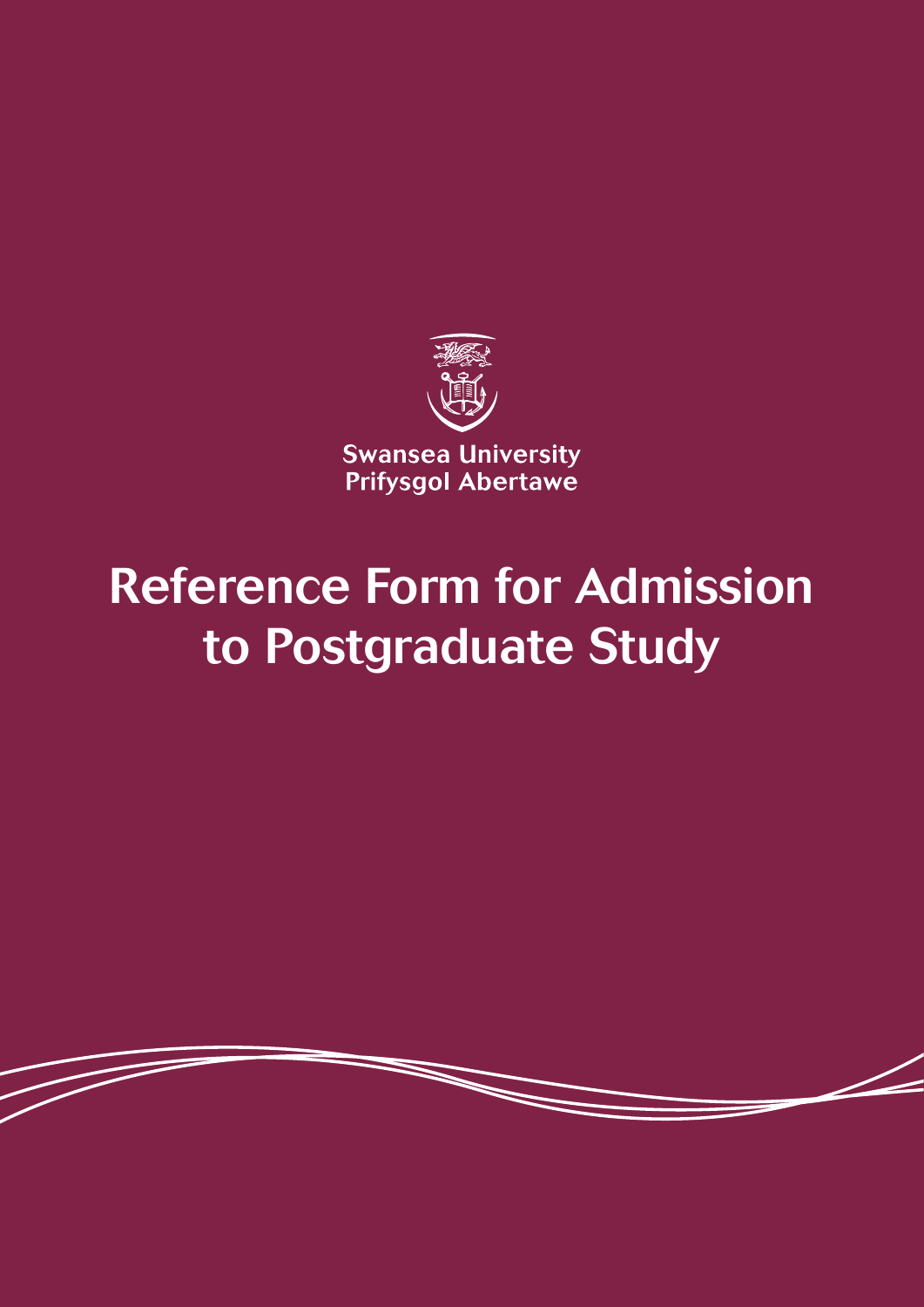### SECTION 1: TO BE COMPLETED BY THE APPLICANT

#### APPLICANT DETAILS:

| <b>PROPOSED STUDY:</b>     |                                                                                                             |  |  |  |  |
|----------------------------|-------------------------------------------------------------------------------------------------------------|--|--|--|--|
| <b>Taught Programme:</b>   |                                                                                                             |  |  |  |  |
|                            |                                                                                                             |  |  |  |  |
|                            | Tick Qualification Aim: $MA \Box$ MSc $\Box$ LLM $\Box$ PG Diploma $\Box$ PG Certificate $\Box$ MRes $\Box$ |  |  |  |  |
| <b>Research Programme:</b> |                                                                                                             |  |  |  |  |
|                            |                                                                                                             |  |  |  |  |
|                            | Tick Qualification Aim: MPhil   PhD   EngD/DProf   MD   MA/MSc/LLM by Research                              |  |  |  |  |

## SECTION 2: TO BE COMPLETED BY ACADEMIC REFEREES

#### On completion, this form should be returned directly to: Postgraduate Admissions Office, Swansea University, Singleton Park, Swansea SA2 8PP, email: postgraduate.admissions@swansea.ac.uk

The above-named has applied to this University for admission as a postgraduate student. We would be grateful if you would give, in Section 3 overleaf, a general statement about the applicant's ability and suitability for the programme stated above, and answer the questions below. We thank you in advance for your assistance.

Please supply the following details and complete Section 3 overleaf

1. How long and in what capacity have you known the applicant?

2. Have you taught the applicant yourself and, if so, what subject and for how long?

3. If the applicant has not yet graduated, what class or grade do you expect them to obtain?

4. Non-Swansea academic staff only: Would the applicant be eligible to proceed to postgraduate study in your University?